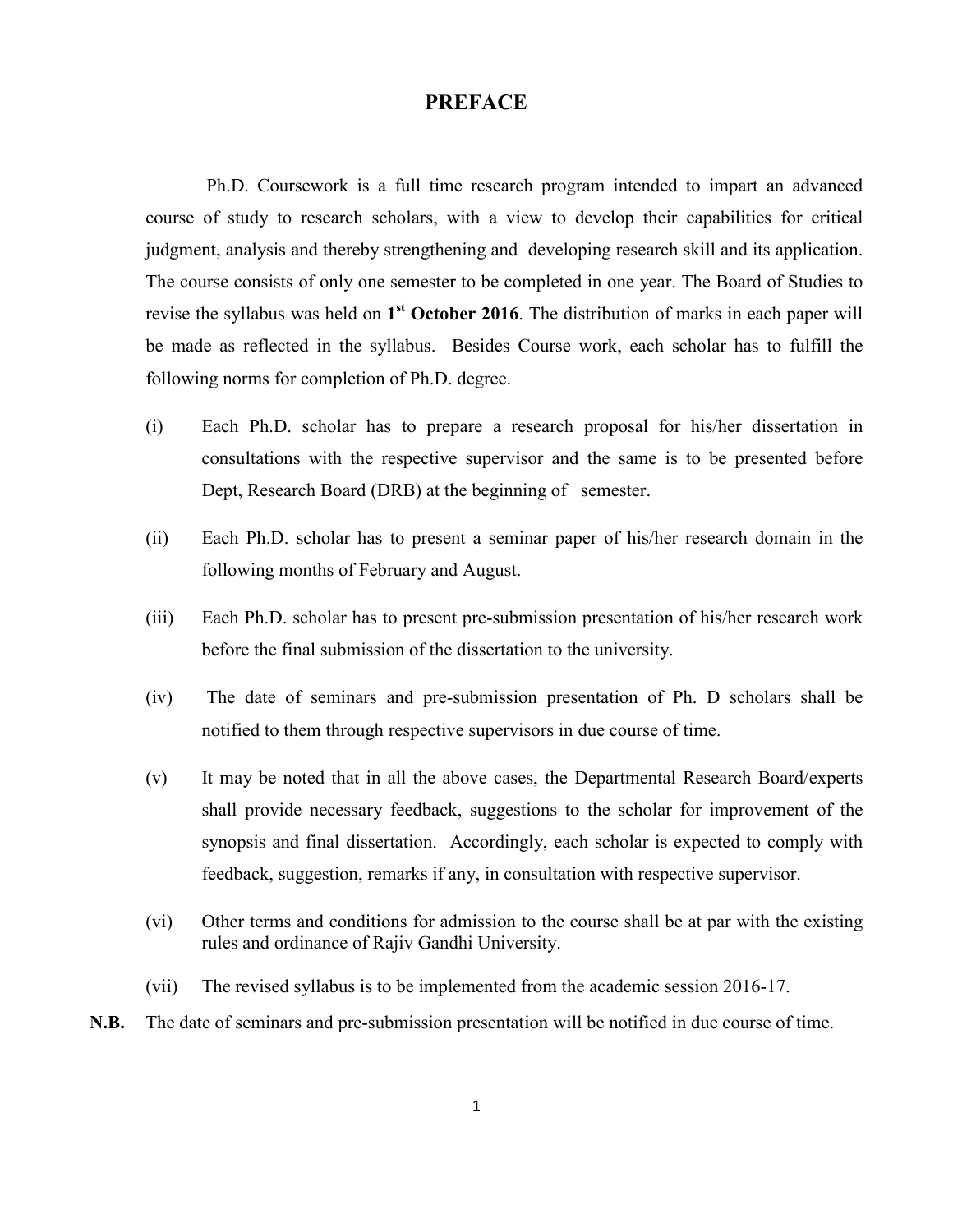# PH. D. COURSE WORK

# With effect from 2016-17

# **ONE SEMESTER**

# PAPER - I : RESEARCH METHODOLOGY

# **PAPER – II : QUANTITATIVE METHODS AND COMPUTER APPLICATION IN** RESEARCH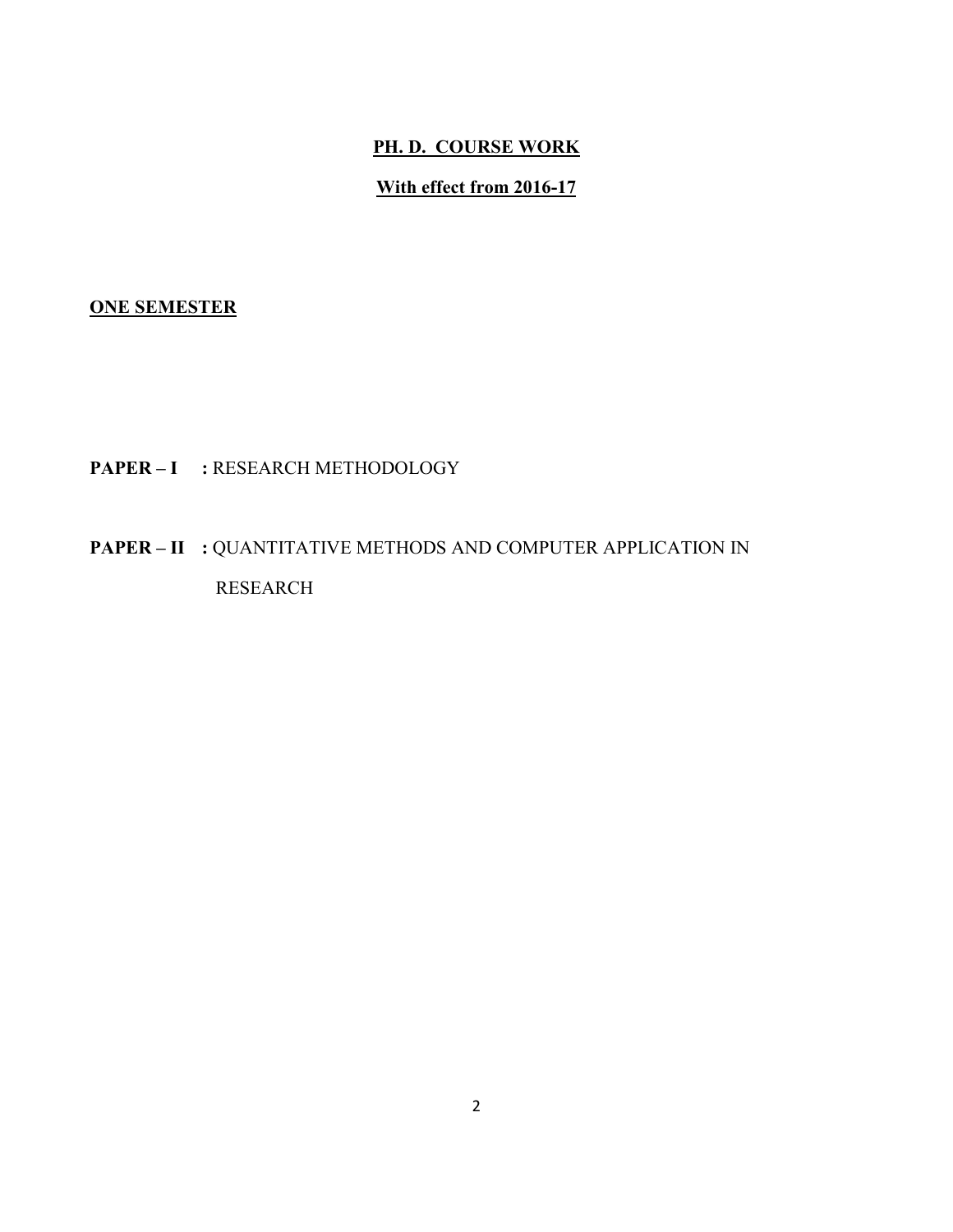## $PAPER - I$

## **RESEARCH METHODOLOGY**

#### **Total Marks: 100 Term End:** 80 Internal: 20

#### Objective: To introduce the scholars with fundamentals of Research Methodology and its application during researches.

- **UNIT-I:** Introduction to Research: Concepts, relevance and scope of research; Social Science Research-Approaches; Research methodology.
- $UNIT-II:$ Review of Literature: Need for Review of Literature; Sources of Literature; Literature Search Procedure; planning of review works; plagiarism.
- UNIT-III: Planning of Research: Selection & Formulation of Research Problem; Hypothesis; Research Design; Limiting and delimiting the study.
- **UNIT-IV:** Sample & Sampling: Sources of Data; Methods & tools of Data Collection; Questionnaire; Schedules; Sampling Techniques-Types of sampling techniques,
- **UNIT-V:** Report Writing: Planning Report Writing; Types of Reports; Research Report Format; Principles of Writing-Foot notes, end notes, Bibliography, Appendixes; Reference- APA and MLA system.

NB: 20 marks of this paper will carry a report on review of minimum 15 literature on the topic/areas assigned to each scholar.

### **Recommended books:**

1. Dr. B.N. Ghosh

Dr. D.N. Tandon

Gopalakrishnan

K.R. Sharma

: Research Methodology : Research Methodology

3. Vajpayee

 $2.$ 

 $\overline{4}$ .

 $5<sub>1</sub>$ 

6.

- : Research Methodology
- : Research Methodology
- : Research Methodology
- NIRD, Hyderabad
- C.K. Kothari  $7<sub>1</sub>$
- : Research Methodology
- : Research Methodology: Methods & Techniques